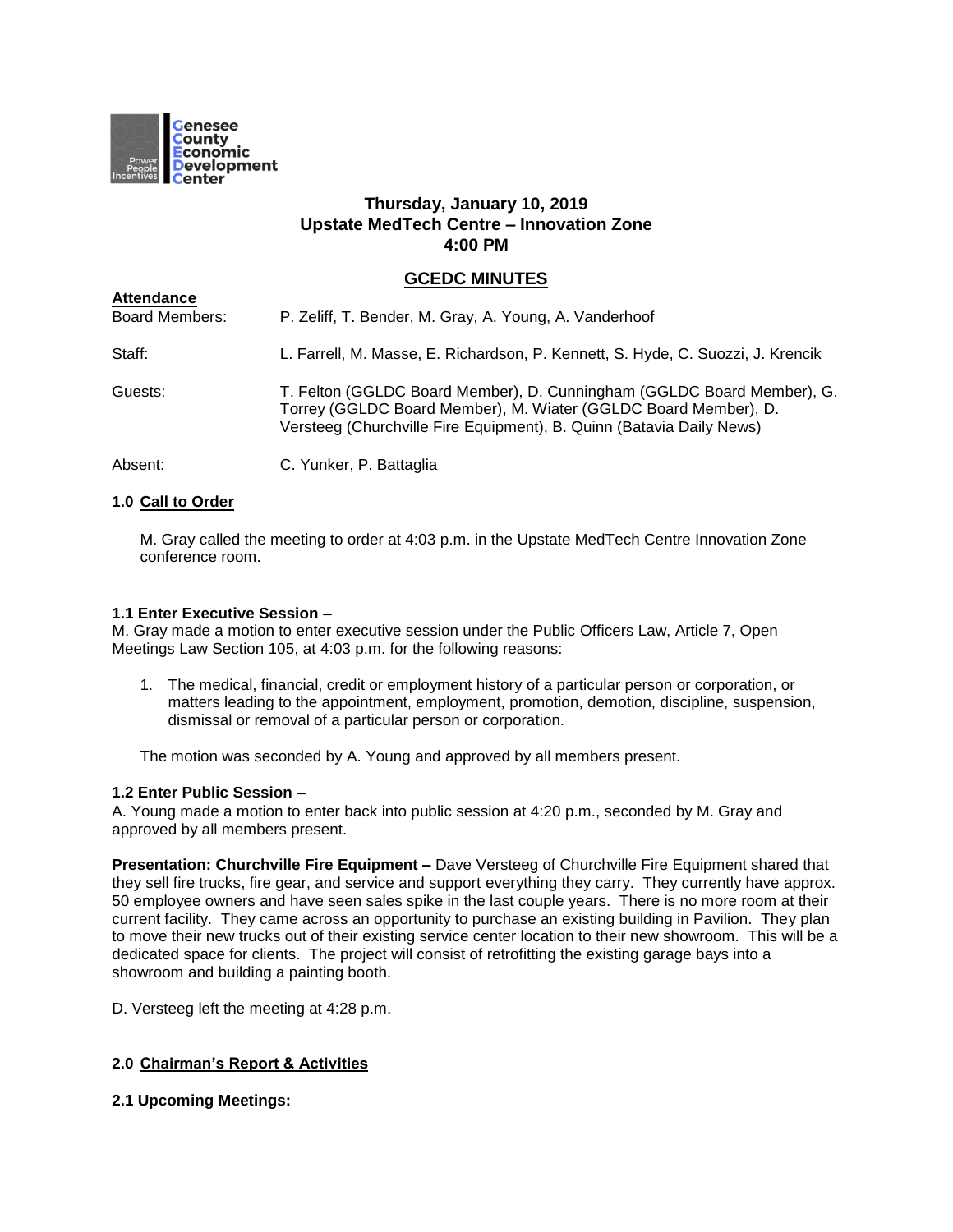**Next Scheduled Board Meeting: Thursday, February 7th at 4:00pm Audit & Finance Committee Meeting: Tuesday, February 5th at 8:30 a.m. STAMP Committee Meeting: Tuesday, February 5th at 10:30 a.m.**

**2.2 Agenda Additions / Deletions / Other Business –** Nothing at this time.

**2.3 Minutes: December 6, 2018 and December 20, 2018**

**M. Gray made a motion to approve the December 6, 2018 and December 20, 2018 minutes; the motion was seconded by A. Young. Roll call resulted as follows:**

| P. Battaglia - Absent |     | C. Yunker - | Absent |
|-----------------------|-----|-------------|--------|
| T. Bender -           | Yes | P. Zeliff - | Yes    |
| A. Young -            | Yes | M. Gray -   | Yes    |
| A. Vanderhoof - Yes   |     |             |        |

**The item was approved as presented.**

#### **3.0 Report of Management**

**3.1 Churchville Fire Equipment – Final Resolution –** Churchville Fire Equipment is purchasing an existing 7,200 sq. ft. facility in Pavilion to be their new truck set-up shop and truck refurbishment center. The company is investing approx. \$900,000. The company is planning to create 3 new jobs.

The company is seeking assistance from the GCEDC with a sales tax exemption valued at approx. \$16,000, a mortgage tax exemption valued at approx. \$5,040 and a standard PILOT, based on the incremental increase in assessed value, valued at approx. \$30,352. As benefits do not exceed \$100,000, a public hearing is not required to be held.

The Board reviewed the Statement of Compliance of Project Criteria. See 'Attachment A'.

C. Suozzi asked the Board to approve resolution no. 01/2019-01, approving incentives for the project.

Resolution No. 01/2019-01

RESOLUTION OF THE GENESEE COUNTY INDUSTRIAL DEVELOPMENT AGENCY D/B/A GENESEE COUNTY ECONOMIC DEVELOPMENT CENTER (THE "AGENCY") (i) ACCEPTING THE APPLICATION OF CHURCHVILLE FIRE EQUIPMENT CORP. WITH RESPECT TO A CERTAIN PROJECT, (ii) APPOINTING CHURCHVILLE FIRE EQUIPMENT CORP. AS AGENT OF THE AGENCY TO UNDERTAKE THE PROJECT, (iii) MAKING A DETERMINATION UNDER ARTICLE 8 OF THE NEW YORK STATE ENVIRONMENTAL CONSERVATION LAW IN CONNECTION WITH THE PROJECT, (iv) AUTHORIZING FINANCIAL ASSISTANCE TO THE COMPANY WITH RESPECT TO THE PROJECT IN THE FORM OF (a) A SALES AND USE TAX EXEMPTION, (b) A PARTIAL REAL PROPERTY TAX ABATEMENT, AND (c) A MORTGAGE RECORDING TAX EXEMPTION AS PERMITTED BY NEW YORK STATE LAW, (v) AUTHORIZING THE EXECUTION AND DELIVERY OF AN AGENT, FINANCIAL ASSISTANCE AND PROJECT AGREEMENT, LEASE AGREEMENT, LEASEBACK AGREEMENT AND TAX AGREEMENT WITH RESPECT TO THE PROJECT, AND (vi) AUTHORIZING THE EXECUTION AND DELIVERY OF A MORTGAGE AND RELATED DOCUMENTS WITH RESPECT TO THE PROJECT.

**A. Young made a motion to approve resolution no. 01/2019-01 as presented; the motion was seconded by T. Bender. Roll call resulted as follows:**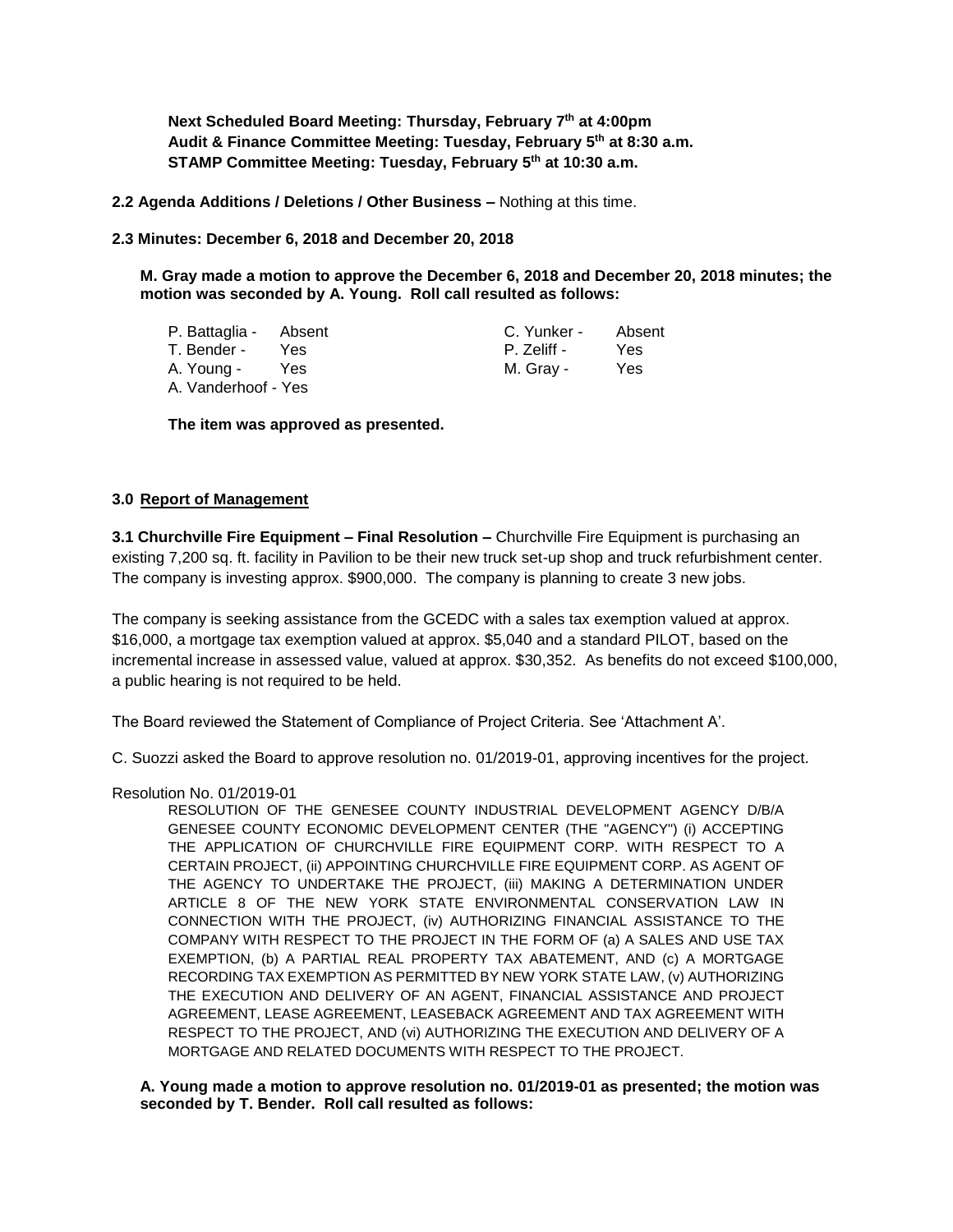| P. Battaglia - Absent |            | C. Yunker - | Absent |
|-----------------------|------------|-------------|--------|
| T. Bender -           | Yes.       | P. Zeliff - | Yes    |
| A. Young -            | <b>Yes</b> | M. Grav -   | Yes    |
| A. Vanderhoof - Yes   |            |             |        |

**The item was approved as presented.**

### **4.0 Audit & Finance Committee – M. Gray**

**4.1 November 2018 Financial Statements –** L. Farrell reviewed the November Financial Statements with the Board and noted the following:

- Restricted Cash decreased as qualifying expenditures were made using the STAMP ESD Imprest account funds and the County \$4M.
- \$50K was received from the Town of LeRoy per the Intermunicipal Agreement for improvements to the LeRoy Food & Tech Park. This is recorded as Restricted Cash and Unearned Revenue on the Balance Sheet.
- Decrease in Accounts Payable; Received the Yancey's Fancy PIF payment in October; the funds were turned over to the Town of Pembroke in November.
- All other expenditures are in line with the budget except as noted. We are under budget on a consolidated basis YTD.

This was recommended for approval by the Committee.

# **M. Gray made a motion to approve the November 2018 Financial Statements; the motion was seconded by T. Bender. Roll call resulted as follows:**

| P. Battaglia - Absent |      | C. Yunker - | Absent     |
|-----------------------|------|-------------|------------|
| T. Bender -           | Yes. | P. Zeliff - | Yes        |
| A. Young -            | Yes  | M. Grav -   | <b>Yes</b> |
| A. Vanderhoof - Yes   |      |             |            |

#### **The item was approved as presented.**

**4.2 D&O Insurance Renewal –** M. Gray shared that Lawley has provided the Agency with a proposal for renewal of the current D&O Policy with Travelers. The renewal price reflects no increase in premiums compared to the current policy. The current policy expires on 2/23/19.

The cost of this policy would be split between GCEDC and GGLDC (\$5,230/entity) and is within each entity's budget for 2019. This was recommended for approval by the Committee.

**M. Gray made a motion to approve the Directors & Officer's Insurance Renewal as presented; the motion was seconded by A. Young. Roll call resulted as follows:**

| P. Battaglia - Absent |      | C. Yunker - | Absent |
|-----------------------|------|-------------|--------|
| T. Bender -           | Yes. | P. Zeliff - | Yes    |
| A. Young -            | Yes  | M. Grav -   | Yes    |
| A Vanderhoof - Yes    |      |             |        |

**The item was approved as presented.**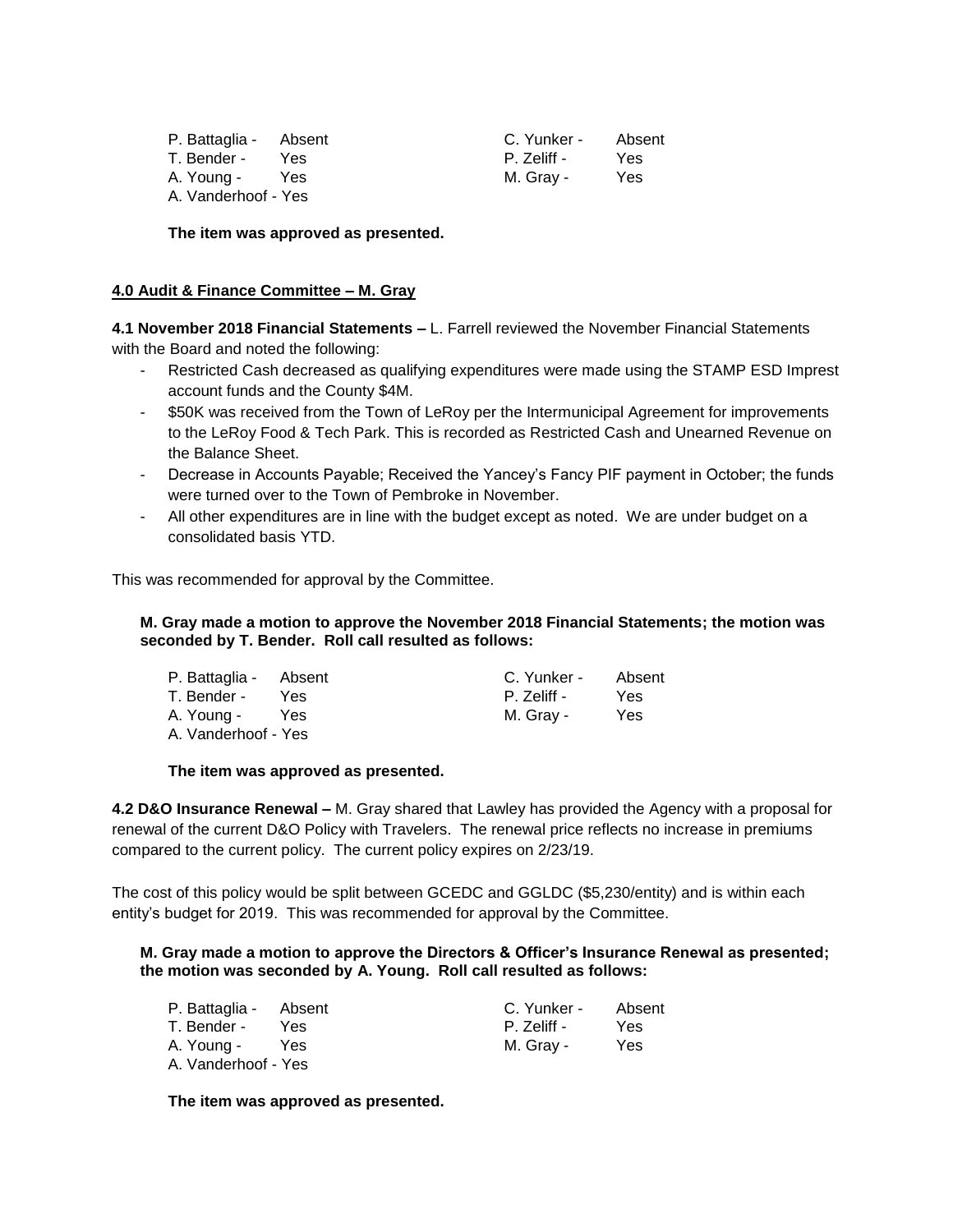**4.3 2019 County Funding Contract –** M. Gray shared that the Committee recommends approval of the Genesee County Funding Contract for the period of January 1, 2019 – December 31, 2019. Total funding to be received in 2019 is \$233,513; this is a \$40K increase to the 2018 funding level.

This was recommended for approval by the Committee.

# **M. Gray made a motion to approve the 2019 County Funding Contract as presented; the motion was seconded by T. Bender. Roll call resulted as follows:**

| P. Battaglia - Absent |     | C. Yunker - | Absent |
|-----------------------|-----|-------------|--------|
| T. Bender -           | Yes | P. Zeliff - | Yes    |
| A. Young - Yes        |     | M. Grav -   | Yes    |
| A. Vanderhoof - Yes   |     |             |        |

# **The item was approved as presented.**

**4.4 ECIDA Shared Services Agreement –** M. Gray shared that the GCEDC has a shared services agreement with Erie County Industrial Development Agency (ECIDA) for on call IT support services. The GCEDC had this agreement in 2016, 2017 and 2018 and was very pleased with the service and response time to our issues. We would like to continue this agreement in 2019. The agreement is at an hourly rate of \$85. The staff would like Board approval to spend up to \$6,000 on IT services, \$600 for website hosting, \$720 for Antivirus software, \$2,200 for CRM hosting and \$500 for any CRM upgrades needed in 2019. All expenditures have been included in the 2019 budget.

This was recommended for approval by the Committee.

#### **M. Gray made a motion to approve the contract with ECIDA for IT Services as presented; the motion was seconded by T. Bender. Roll call resulted as follows:**

| P. Battaglia - Absent |     | C. Yunker - | Absent |
|-----------------------|-----|-------------|--------|
| T. Bender -           | Yes | P. Zeliff - | Yes    |
| A. Young -            | Yes | M. Gray -   | Yes    |
| A. Vanderhoof - Yes   |     |             |        |

**The item was approved as presented.**

# **5.0 Governance & Nominating Committee – C. Yunker**

**5.1 Nothing at this time.**

#### **6.0 STAMP Committee – P. Zeliff**

**6.1 Amendment to Intermunicipal Agreement with Town of Alabama -** As part of the funding for the Phase II Town of Alabama water project, there are some grants in the Town's name, and some funding in the GCEDC's name. The grants in the Town's name would require the Town to spend the money first, then be reimbursed. The Town and the GCEDC have spelled out the terms of an Intermunicipal Agreement that defines which party is responsible for components of the project. The Town will also be cosignatory to the construction contract. This agreement was approved by the Board and the Town in March of 2018 with a not to exceed amount of \$8,750. The Town has received the draft information for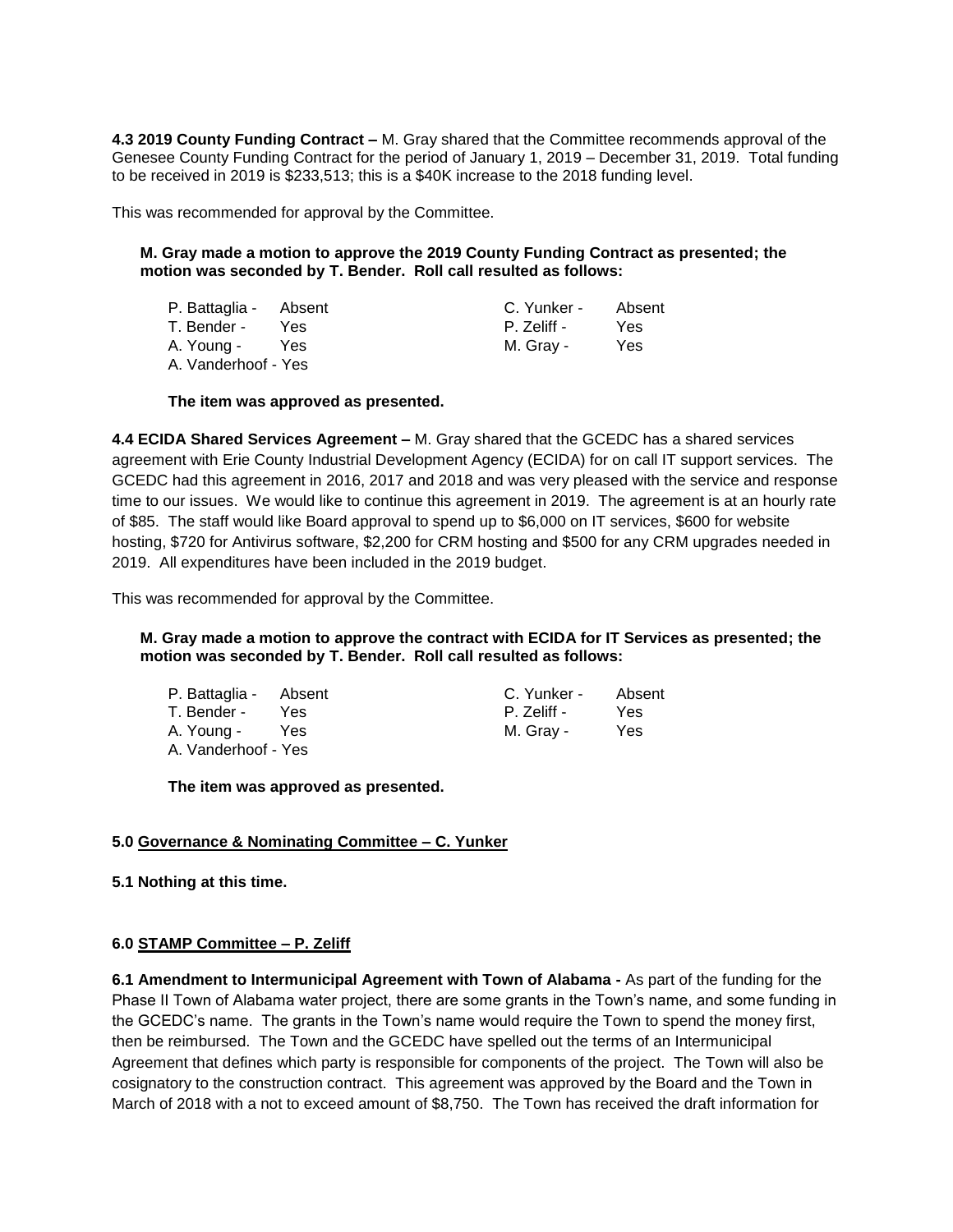ESD Board approval regarding to the \$1.5 million CFA for part of Phase II of the Town's water project and it requires a 1% commitment fee of \$15,000. The GCEDC is seeking to amend the IMA with the Town to increase the not to exceed amount to include the payment of the commitment fee.

The GCEDC is seeking to amend paragraph four of the agreement to read as follows:

**Cost Allocations:** The Town shall only be obligated to pay \$1,750,000.00, the equivalent amount awarded under the aforementioned grants toward the total cost of construction of Phase 2. All other costs and expenses in connection with the construction of Phase 2 shall be borne by GCEDC. Furthermore, any expenses incurred by the Town associated with said grants or Bond Anticipation Notes required to be obtained by the Town in connection with said grants, including legal or administration fees shall be borne by GCEDC in an amount not to exceed \$8,750.00, a commitment fee for the Consolidated Funding Award in the amount of \$15,000.00 and interest expense not to exceed \$73,000.00. In the event a consultant is retained to administer said grants they shall be chosen by mutual consent of the parties.

The legal or administration fees payable by the GCEDC not to exceed \$8,750 and interest not to exceed \$73,000 will be covered under the ESD \$33M grant. The \$15,000 commitment fee for the CFA cannot be covered under other NYS funding sources and will be covered by GCEDC funds. M. Masse will look into the possibility of using the County \$4M to cover the commitment fee.

This was not recommended by the Committee as there was no quorum.

**P. Zeliff made a motion to approve the amended Intermunicipal Agreement with the Town of Alabama including any expenses as listed in the agreement; the motion was seconded by M. Gray. Roll call resulted as follows:**

| P. Battaglia - Absent |            | C. Yunker - | Absent |
|-----------------------|------------|-------------|--------|
| T. Bender -           | Yes.       | P. Zeliff - | Yes    |
| A. Young -            | <b>Yes</b> | M. Gray -   | Yes    |
| A Vanderhoof - Yes    |            |             |        |

**The item was approved as presented.**

**6.2 Additional Archeological Monitoring – Tonawanda Seneca Nation -** As part of the archeological work that is performed at the STAMP site, the Tonawanda Seneca Nation has a monitor on site to help identify any artifacts that are found. The GCEDC Board approved to pay up to \$12,000 for the monitoring based on an estimate of time needed. In December of 2018 the Phase III field work was finally completed, and the total hours on site for the monitoring was higher than anticipated, requiring an increase of \$1,150 to the original approval.

This expense it to be covered by the \$33M grant. This was not recommended by the Committee as there was no quorum.

**P. Zeliff made a motion to approve reimbursing the Tonawanda Seneca Nation for Archeological Monitoring for an amount not to exceed \$13,150; the motion was seconded by A. Young. Roll call resulted as follows:**

| P. Battaglia - Absent |       | C. Yunker - | Absent |
|-----------------------|-------|-------------|--------|
| T. Bender -           | Yes Y | P. Zeliff - | Yes.   |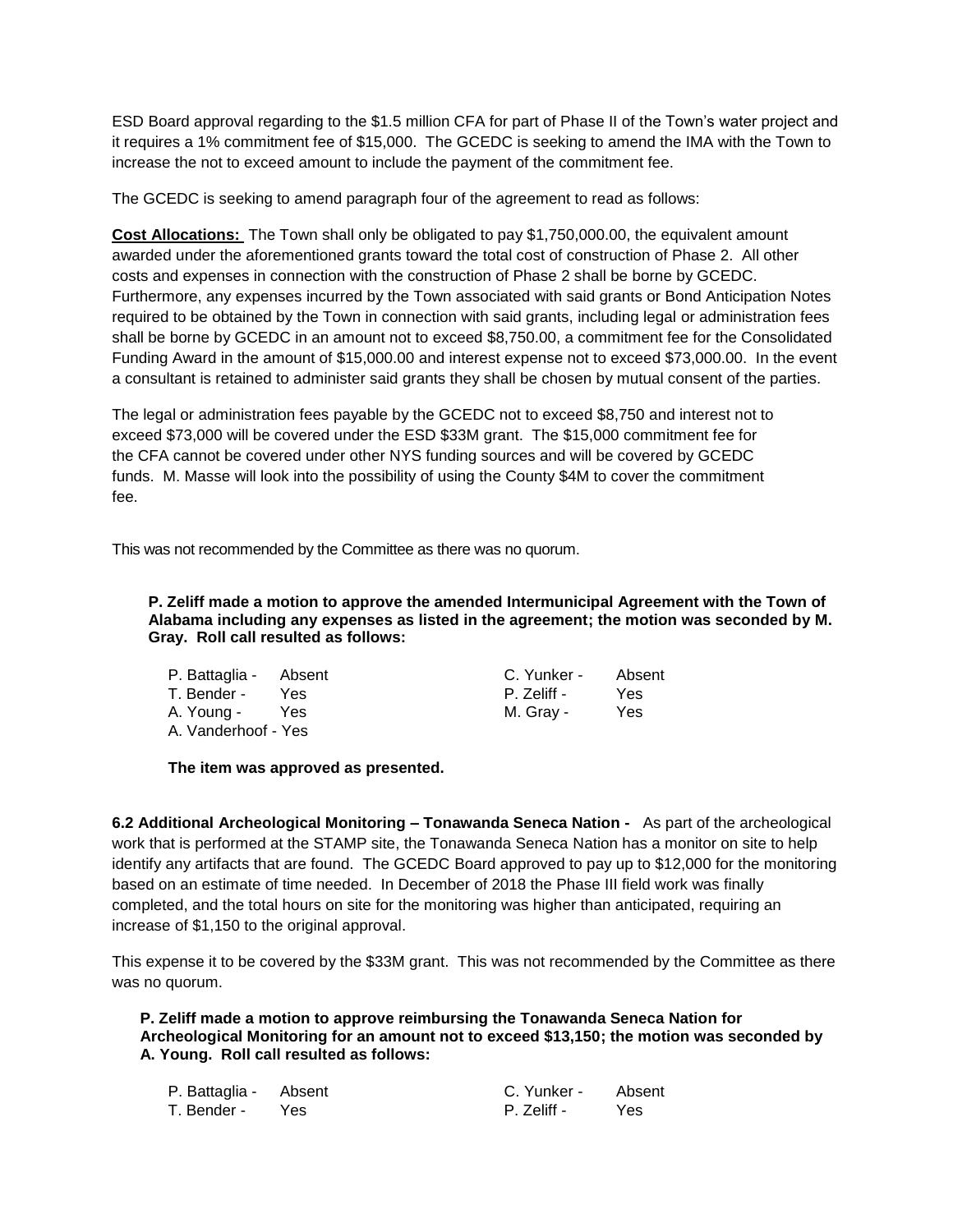A. Young - Yes M. Gray - Yes A. Vanderhoof - Yes

**The item was approved as presented.**

# **7.0 Employment & Compensation Committee – T. Bender**

# **7.1 Nothing at this time.**

# **8.0 Other Business**

# **8.1 Nothing at this time.**

# **9.0 Adjournment**

As there was no further business, A. Young made a motion to adjourn at 4:36 p.m., which was seconded by M. Gray and passed unanimously.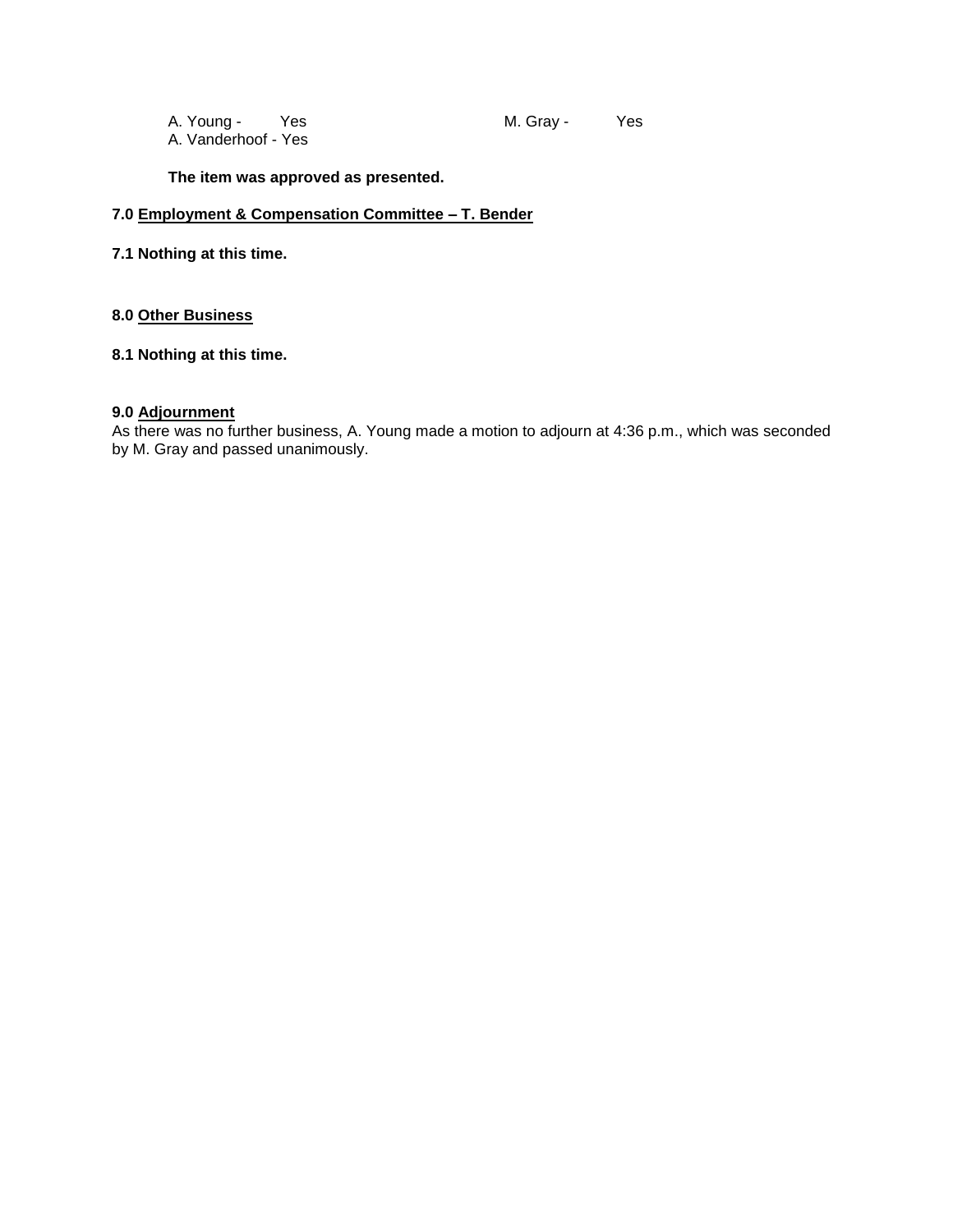**Attachment A**



**Project Name: Churchville Fire Equipment**

**Board Meeting Date: January 10, 2019**

# **STATEMENT OF COMPLIANCE OF PROJECT CRITERIA LISTED IN UNIFORM TAX EXEMPTION POLICY (UTEP)**

# **PROJECT DESCRIPTION:**

The company is purchasing an existing 7200 sq. ft. facility in Pavilion to be their new truck set-up shop and truck refurbishment center.

**Criteria #1 –** The Project pledges to create and/or retain quality, good paying jobs in Genesee County.

**Project details:** The company is creating 3 FTE's with average salary of \$45,000.

**Board Discussion:** None.

**M. Gray made a motion to concur with Criteria #1; the motion was seconded by A. Young. Roll call resulted as follows:**

| P. Battaglia - Absent |     | C. Yunker - | Abs |
|-----------------------|-----|-------------|-----|
| T. Bender -           | Yes | P. Zeliff - | Yes |
| A. Young -            | Yes | M. Gray -   | Yes |
| A. Vanderhoof - Yes   |     |             |     |

| P. Battaglia - Absent |      | C. Yunker - | Absent |
|-----------------------|------|-------------|--------|
| T. Bender -           | Yes. | P. Zeliff - | Yes    |
| A. Young -            | Yes  | M. Grav -   | Yes    |

**The item was approved as presented.**

Board Concurrence (YES ) NO If no, state justification:

**Criteria #2-** Completion of the Project will enhance the long -term tax base and/or make a significant capital investment.

Project details: The project will enhance long term tax base and make a total investment of \$900,000.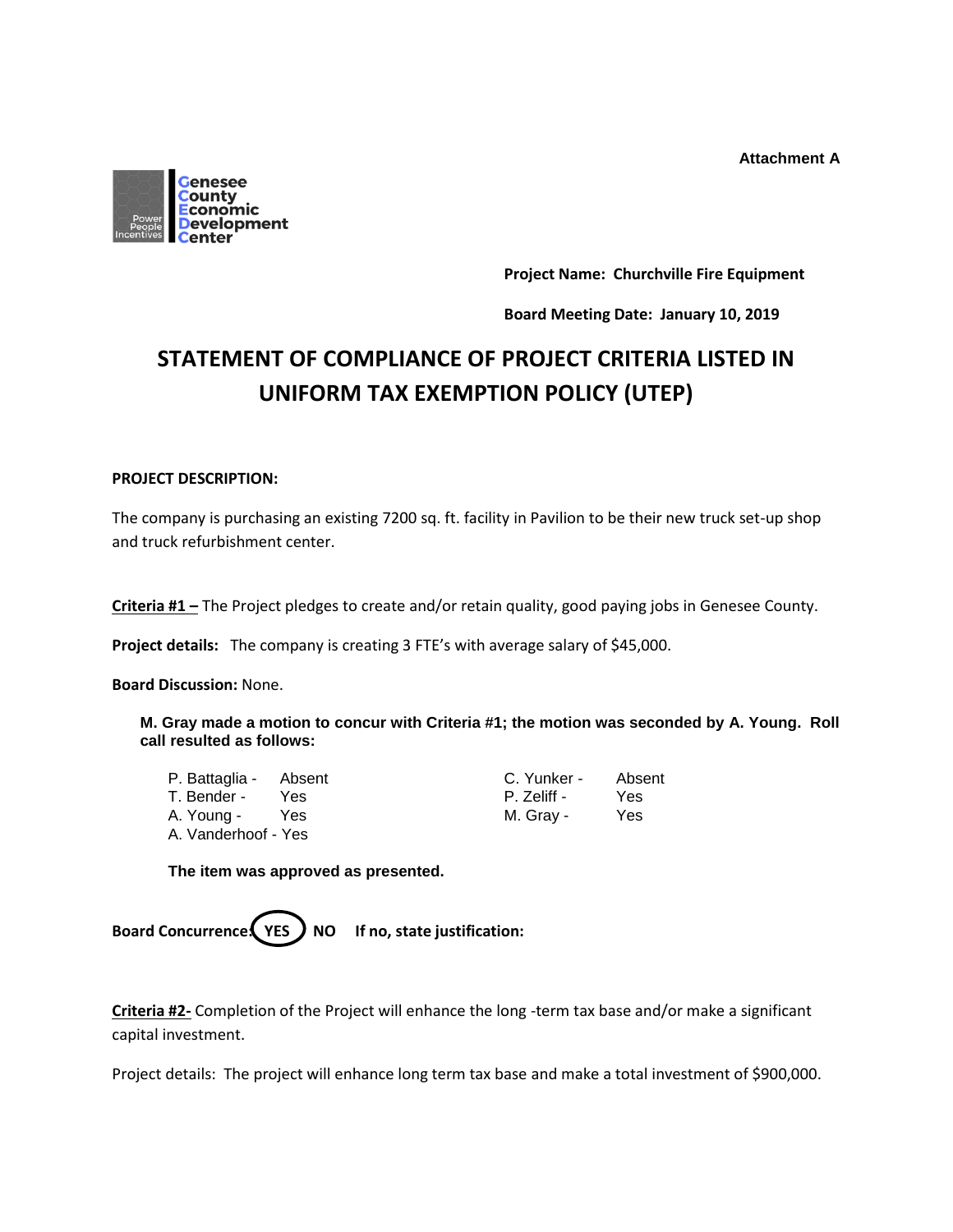**Board Discussion:** None.

#### **Attachment A**

**M. Gray made a motion to concur with Criteria #2; the motion was seconded by A. Young. Roll call resulted as follows:**

| P. Battaglia - Absent |      | C. Yunker - | Absent |
|-----------------------|------|-------------|--------|
| T. Bender -           | Yes. | P. Zeliff - | Yes    |
| A. Young -            | Yes  | M. Gray -   | Yes    |
| A. Vanderhoof - Yes   |      |             |        |

**The item was approved as presented.**

Board Concurrence: **YES** ) NO If no, state justification:

**Criteria #3-** The Project will contribute towards creating a "liveable community" by providing a valuable product or service that is underserved in Genesee County.

**Project details: N/A**

**Board Discussion:** None.

**Board Concurrence: YES NO If no, state justification:**

**Criteria #4:** The Board will review the Agency's Fiscal and Economic Impact analysis of the Project to determine if the Project will have a meaningful and positive impact on Genesee County. This calculation will include the estimated value of any tax exemptions to be provided along with the estimated additional sources of revenue for municipalities and school districts that the proposed project may provide.

**Project details:** For every \$1 of public benefit offered, the company is investing and helping generate an economic contribution/economic impact of \$78 into the local/regional/state economy. See economic impact report for further details.

**Board Discussion:** None.

**M. Gray made a motion to concur with Criteria #4; the motion was seconded by A. Young. Roll call resulted as follows:**

| P. Battaglia - Absent |      | C. Yunker - | Absent |
|-----------------------|------|-------------|--------|
| T. Bender -           | Yes. | P. Zeliff - | Yes    |
| A. Young -            | Yes  | M. Gray -   | Yes    |
| A. Vanderhoof - Yes   |      |             |        |

| C. Yunker - | Absent |
|-------------|--------|
| P. Zeliff - | Yes    |
| M. Gray -   | Yes    |